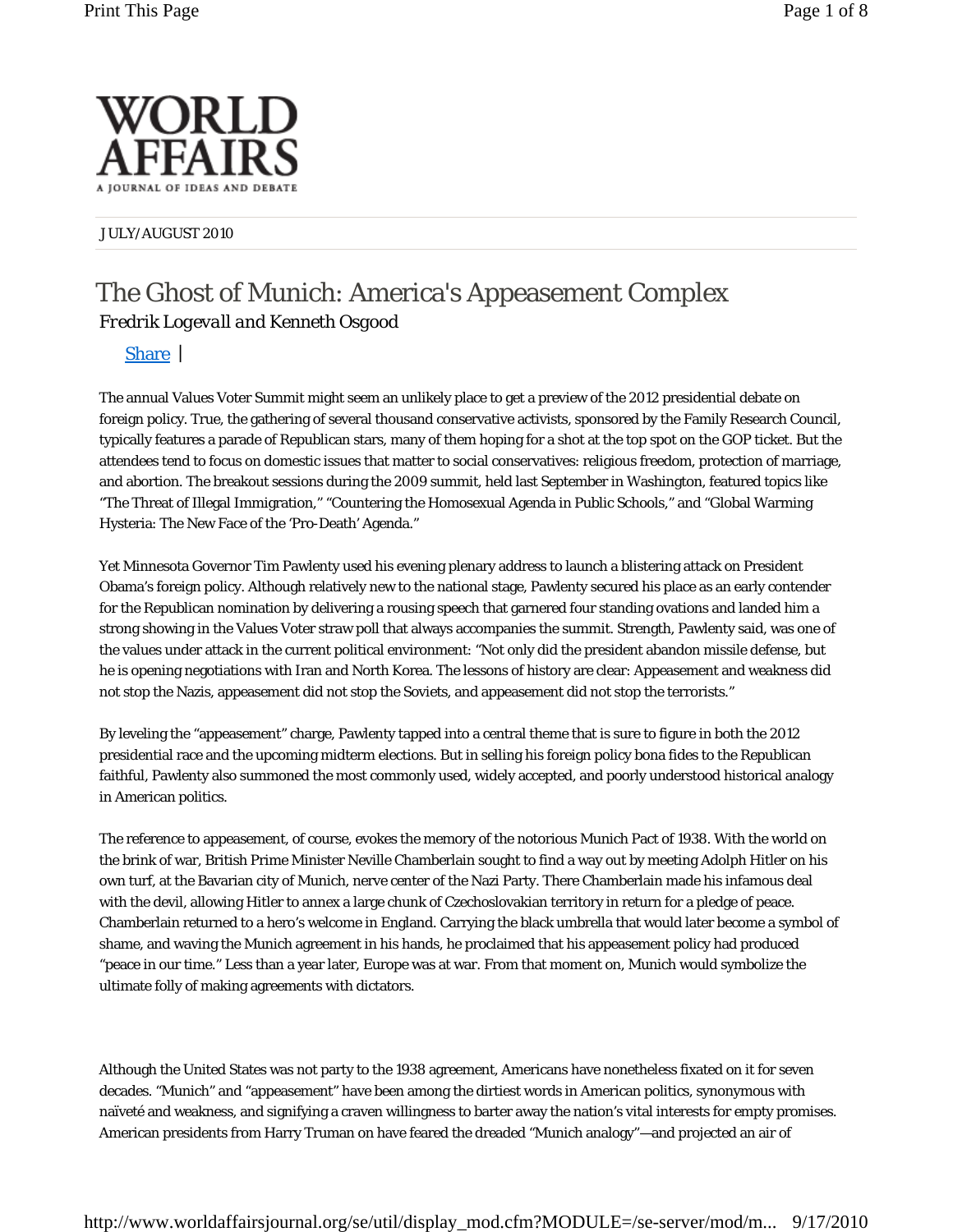uncompromising toughness lest they be branded as appeasers by their political opponents.

For a time, Vietnam seemed to challenge Munich, providing a counter narrative about the danger of avoiding diplomacy; but the specter of appeasement never really went away, and now it is back with force. As a candidate, Barack Obama virtually invited the Munich ghost to return when he signaled his willingness to meet with the leaders of Iran, Syria, and other so-called pariah states without preconditions. This set off a firestorm from the right, with then President Bush leading the charge. "We have an obligation to call this what it is," Bush declared in a speech before the Israeli Knesset, "the false comfort of appeasement, which has been repeatedly discredited by history." The drumbeat continued steadily following Obama's inauguration. Scores of conservative commentators and politicians bludgeoned the new president for scrapping the missile defense plans for Eastern Europe, thereby allegedly caving to Moscow, and for trying to engage Tehran and Pyongyang. Obama had taken "another move straight out of the Neville Chamberlain foreign policy playbook," Congressman Steve King charged. Newt Gingrich, the former House speaker who harbors presidential ambitions, sounded the same theme, asserting that "patterns of appeasement and avoidance . . . are the heart of this administration."

We have, of course, heard these arguments before. For the better part of the last century, Americans looked at the Soviet Union in much the same way as they now look at Iran, North Korea, Syria, Venezuela, and other "rogue states": as dangerous, cunning, and above all devious. Americans assumed that the men in the Kremlin were motivated more by their Marxist-Leninist ideology than by the traditional interests of the Soviet state. Because of their very nature, they could not be trusted. Negotiations were pointless. Munich and the 1930s seemed to offer a clear-cut lesson, as Truman put it in 1948: "Appeasement leads only to further aggression and ultimately to war."

As the current debate over U.S. foreign policy again turns on the lessons of the past, Americans would do well to take a closer look at the country's long wrestling match with Munich's ghost. Such an examination would show, first, that "Munich" has retained its power in American political discourse for more than seventy years largely because of electoral calculations. Second, contrary to the prevailing wisdom, the success or failure of American foreign policy since the 1930s has to a great extent hinged on the willingness of presidents to withstand the inevitable charges of appeasement that accompany any decision to negotiate with hostile powers, and to pursue the nation's interests through diplomacy. Sometimes these negotiating efforts failed; sometimes the successes proved marginal. But those presidents who challenged the tyranny of "Munich" produced some of the most important breakthroughs in American diplomacy; those who didn't begat some of the nation's most enduring tragedies.

When considering the Munich accord and its legacy, we should remember that Franklin Roosevelt initially greeted the pact with equanimity—and that it infuriated Hitler. Like many informed Americans (and Europeans), Roosevelt suspected that Britain and France were unready for war at the time, and he knew that the American public had no desire to enter into another European conflict. Negotiations seemed the best course to take. "Good man," FDR famously cabled Chamberlain after the conference, even as he privately acknowledged that the Briton was "taking very long chances." Hitler, meanwhile, wanted war in 1938. He was angry that he had let himself be maneuvered into a diplomatic agreement that bought the democracies time. For Chamberlain, Munich indeed represented a tactical victory of sorts. It provided England with a breathing spell to build its strength in preparation for the likely showdown with the Nazi juggernaut. As a result, Chamberlain won broad support for his efforts among his informed countrymen, who understood he had few cards to play.

When war came the following year, however, "Munich" instanly became a symbol of diplomatic naïveté. By the time Chamberlain died in November 1940, his reputation was in tatters. "Few men can have known such a tremendous reverse of fortune in so short a time," he remarked not long before his death.

In short order, Roosevelt articulated the new meaning of Munich. "Normal practices of diplomacy . . . are of no possible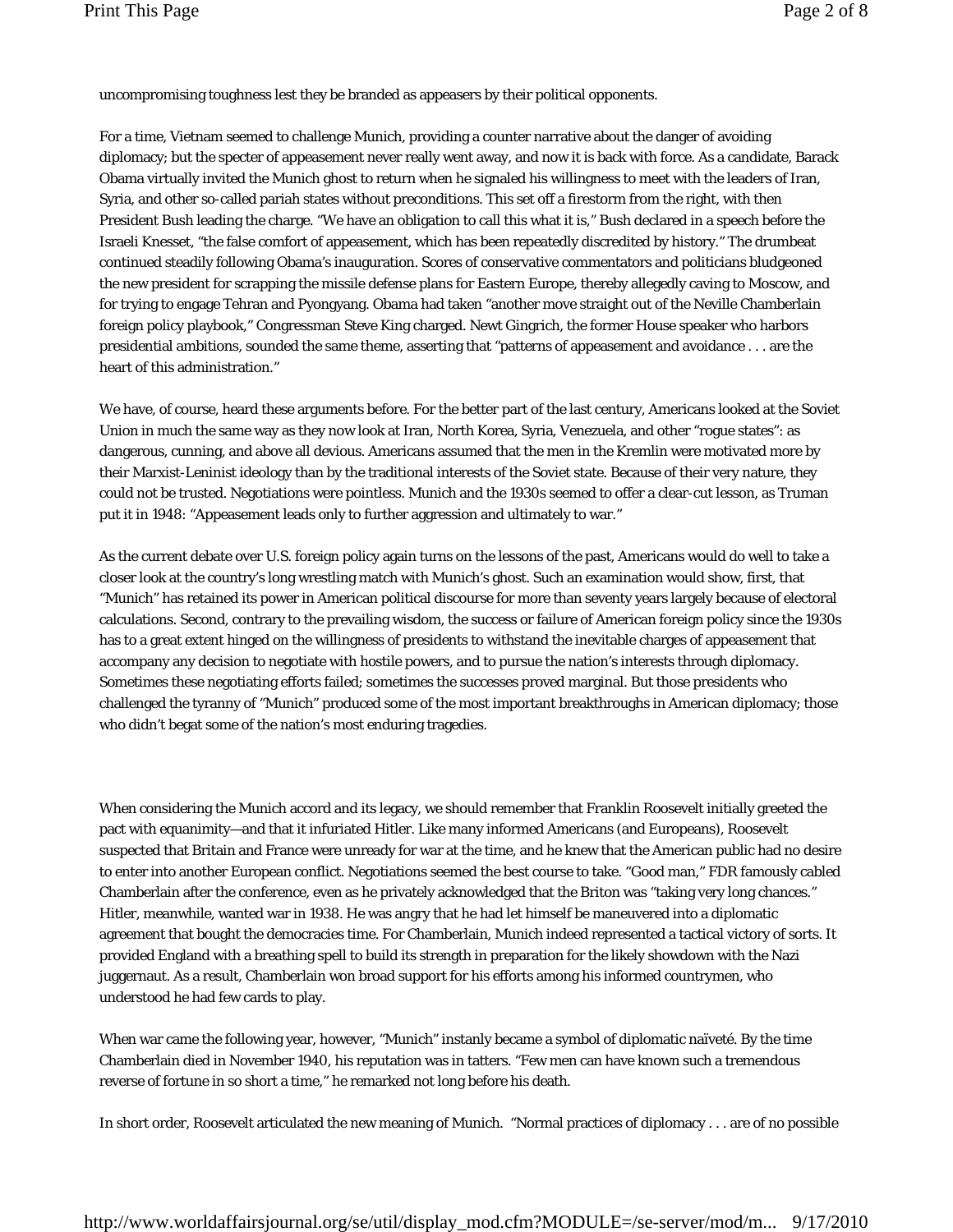use in dealing with international outlaws," he said over and over again as he tried to convince an isolationist Congress and a fretful public of the need for war. With dictatorship and tyranny, there could be no negotiated settlements, no deals, only capitulation. This led logically to the policy of "unconditional surrender," announced at Casablanca in 1943. Roosevelt's notion of total victory sat well with Americans—perhaps too well. For years to come they would expect a similar form of moral clarity and unambiguous triumph in all their dealings with foreign adversaries. But unconditional surrender is, in fact, rarely achieved—and never without tremendous cost, as the sixty to seventy million dead from the Second World War make clear.

The slide into the Cold War solidified the role of "no more Munichs" as a cornerstone of American political discourse. From the start in 1946, America's containment strategy envisioned little room for diplomacy with Moscow, at least until such a time as the Soviet system fundamentally transformed, or the balance of power tilted decisively in the direction of the United States and the West. The "lesson of Munich" seemed to suggest that negotiations with Joseph Stalin and his Kremlin associates would be pointless, if not dangerous. And domestic politics merely accentuated the danger. Following the success of the Chinese Communist revolution in 1949, Republicans berated the Truman administration for "losing" China, and Senator Joseph McCarthy ratcheted up the pressure by charging the Democrats with "twenty years of treason."

These partisan attacks cast a long shadow over American foreign policy. A generation of politicians learned a simple lesson: A Communist gain anywhere, on anyone's watch, would be met with charges of appeasement—now equated not just with spineless gullibility, but treacherous disloyalty. This heated atmosphere narrowed the range of acceptable policy choices available to presidents and sent diplomacy out into the cold.

Thus the United States took a somewhat paradoxical stand in the immediate postwar years; it proved largely unwilling to negotiate even though it was in the strongest position to do so. In the 1940s and throughout the 1950s, the American strategic arsenal surpassed that of the Soviet Union in all but one category—the number of men under arms. In terms of nuclear warheads, missiles, bombers, submarines, warships, military bases, points for logistical support—to say nothing of its vastly superior economic strength and ideological appeal—the United States far surpassed the Soviet Union.

What's more, Washington knew it. Publicly, however, politicians and government officials articulated a different line: that the threat was as great as ever, that Moscow's ambitions were global, its capabilities immense. That was the smart message in terms of domestic politics, both to maintain support for a vigilant U.S. posture on the world stage and to win and hold elected office. Negotiation still carried the stench of appeasement, and to advocate it was to run the risk of being called the Neville Chamberlain

of a new, more dangerous era.

An abiding faith in the Munich analogy became one of the few things that was truly bipartisan in postwar American politics. In the years that followed Chamberlain's fateful trip to Bavaria, Democrats and Republicans alike displayed a common understanding of the dangers of appeasement, and a common belief in the political value of using the Munich analogy to undermine the other party. Indeed, the analogy has most often been evoked on two kinds of occasions: when the country is preparing for a war overseas, as with Korea, Vietnam, and Iraq, and during election seasons. Thus the Republican Party platforms in 1948, 1952, and 1964, for example, included stark condemnations of "appeasement." In those years, and in 1956 and 1960 as well, the major presidential candidates almost ritualistically smeared their opponents as "weak," as insufficiently vigilant, as likely to give away the store to the wily and cunning Soviets. Republicans did it; Democrats did it. Truman holds the dubious distinction of using the word "appeasement" in a public setting more often than any other American president—much of the time while selling the war in Korea or campaigning for Adlai Stevenson.

Yet it was Democrats who came to feel the sting most acutely, starting with Truman himself after the "loss" of China. A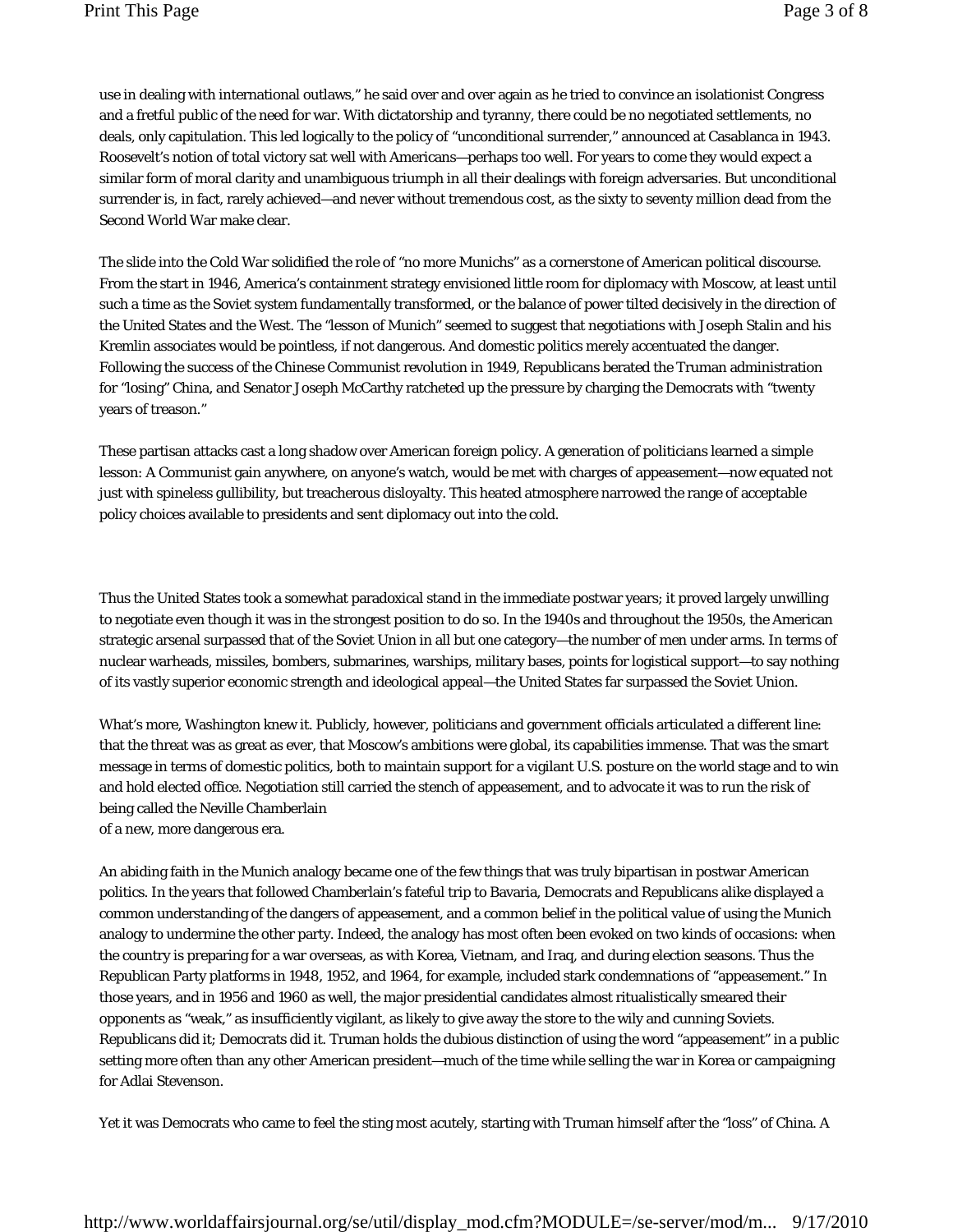decade later, John F. Kennedy endured withering Republican attacks for his decision to negotiate with Soviet leader Nikita Khrushchev during and after the Cuban Missile Crisis. Kennedy's vice president and successor, Lyndon Johnson, paid due attention. When he announced a massive escalation in Vietnam, for example, in July 1965, he referred confidently to the lessons of history: "We learned from Hitler at Munich that success only feeds the appetite for aggression. The battle would be renewed in one country and then another country, bringing with it perhaps even larger and crueler conflict, as we have learned from the lessons of history."

As the war dragged on, Johnson's reading of the past would fall under painful scrutiny. After more than half a million men and overwhelming firepower failed to win the war, Americans came to accept a new historical lesson—one that stressed not the utility but the futility of force. The ghost of Munich now had to contend with the ghost of Vietnam.

American involvement in Southeast Asia transformed the politics of appeasement. Up until this point, liberals and moderates had both played the game, or some variation of it, as diligently as their conservative counterparts. Vietnam exposed an essential and tragic flaw of the Munich analogy, forcing the left to start shying away from the comparison. This opened them up to political attack, however, because for the right the power of Munich had not diminished. Savvy Democrats understood this, and remained wary of risking the charge of appeasement by appearing too eager to negotiate with Communist foes. This political reality produced a paradoxical outcome: henceforth it would be easier for Republicans to pursue negotiations with adversaries.

Hence, as the saying goes, only Nixon could go to China. Only a Republican with strong anti-Communist credentials and Richard Nixon's were second to none—could stand up to the charges of weakness that would come from conservative hard-liners. Democrats had already paid their pound of flesh for losing China; they wouldn't do it again.

And so it was that Nixon—the man who had blasted Truman and Stevenson, and then Kennedy and Johnson, for being muddle-headed appeasers—made the first big breakthrough in Cold War diplomacy. Announcing in his 1969 inaugural address a new "era of negotiation" to replace the old one of "confrontation," he not only helped repair two decades of frozen relations between Washington and Beijing, but he and his national security adviser, Henry Kissinger, presided over détente, a relaxation of Cold War tensions that fostered, among other things, a productive round of arms control agreements and the Anti-Ballistic Missile (ABM) Treaty. These moves showed that diplomacy with adversaries could work.

The opening of China led to the beginning of a vital commercial relationship that, despite occasional tensions, has served the American economy well over the years and also acted as a force for liberalization within China itself, gradually easing Mao Zedong's repressive structures. Much the same could be said about the impact of détente within the Soviet Union. The 1975 Helsinki Accords, finalized by Nixon's successor, Gerald Ford, provided a mechanism for advancing human rights within the Soviet bloc. Historians now realize that Helsinki sowed many of the seeds for change that would bear fruit a decade later under Mikhail Gorbachev's *glasnost*.

Still, détente did not sit easily with the right wing of the Republican Party. Nixon's seeming acknowledgment of the Soviet Union as an equal, and his tacit recognition of Kremlin domination of Eastern Europe, smacked too much of a pact with the devil. Grassroots conservatives attacked détente and the China opening fiercely. The firebrand Phyllis Schlafly, a leading voice of the New Right, led an assault on Nixon's leadership of the GOP. "Civilized people don't dine with murderers and criminals," she said, as she compared Nixon to—who else?—Neville Chamberlain, and condemned the ABM Treaty as yet another Munich. "The delusion that America can be defended by treaties instead of by weapons is the most persistent and pernicious of all liberal fallacies," Schlafly declared.

Such arguments gained traction as the years went on. It was Jimmy Carter who paid the biggest political price for the new turn in relations with Moscow. He entered the White House determined to build on the détente policy engineered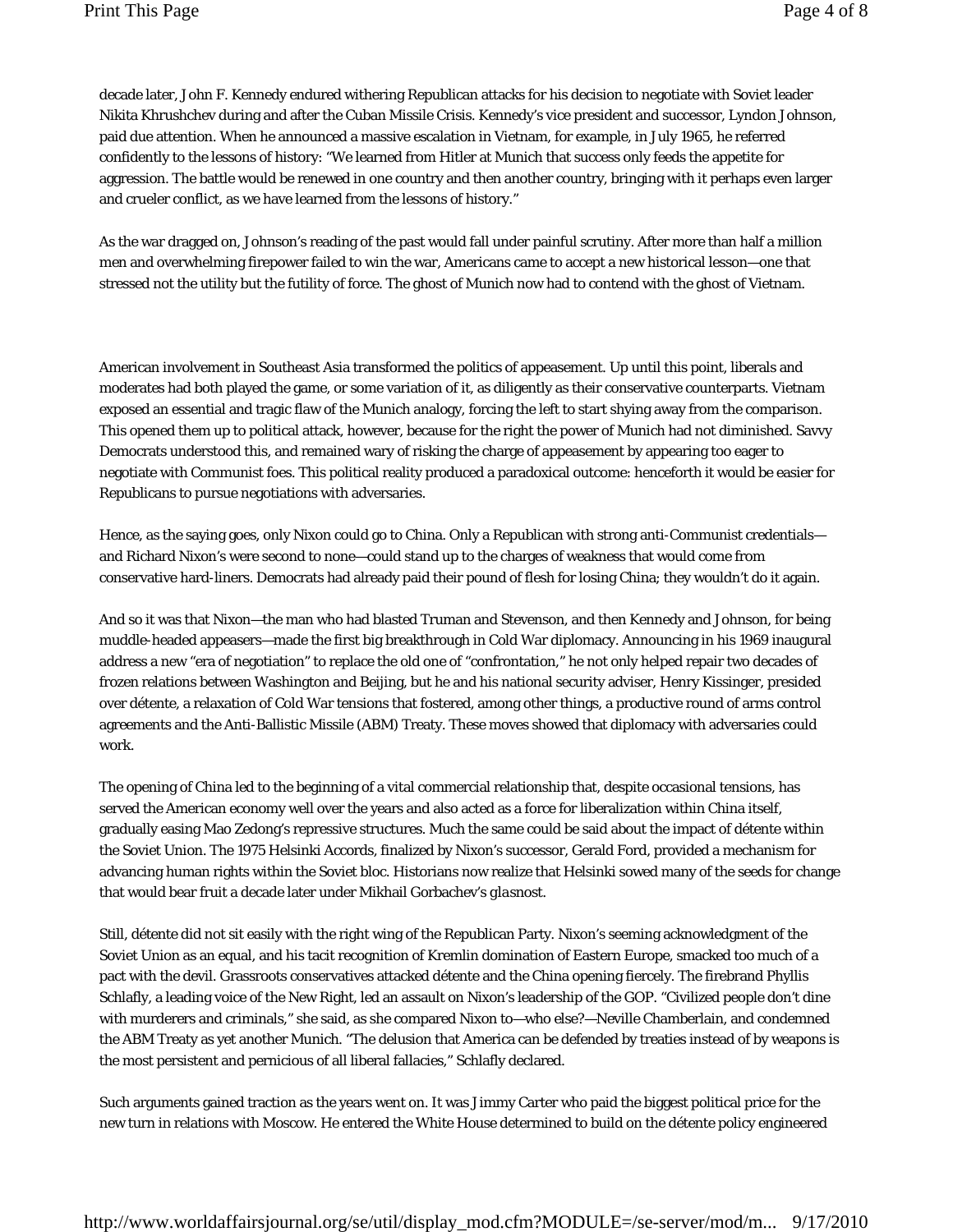by Nixon and continued under Ford. But embracing the policies of his Republican predecessors opened him up to attack from, oddly enough, his Republican opponents. Neoconservative intellectuals such as Norman Podhoretz complained about a "culture of appeasement" that was encouraging Soviet adventurism in the third world and turning a blind eye to Russia's growing strength. Ronald Reagan sensed an opportunity. He focused his quest for the White House in large part on wooing grassroots conservatives by attacking détente and playing up the present danger. Asked what he thought of détente, Reagan quipped, "Isn't that what a farmer has with his turkey—until Thanksgiving?"

Carter defended himself by toughening his foreign policy accordingly, setting in motion, Americans often forget, the arms buildup, the secret war in Afghanistan, and other tough policies now generally ascribed to his successor. Prodding Carter along was the hawkish Zbigniew Brzezinski, who repeatedly lectured his boss on the politics of national security. "It is important that in 1980 you be recognized as the president both of *peace* and of *resolve*," Brzezinski advised in April 1979. "For international reasons as well as for domestic political reasons," he later elaborated, "you ought to deliberately toughen both the tone and the substance of our foreign policy."

In the end, Reagan played to the Brzezinski script better than Carter did, riding his message of hard-hitting anti-Communism and unquestioning patriotism into the Oval Office. In part he did so by reframing the lessons of Munich to link them to a new interpretation of the meaning of Vietnam. "There is a lesson for all of us in Vietnam," he announced in the summer of 1980. "If we are forced to fight, we must have the means and the determination to prevail or we will not have what it takes to secure the peace." In virtually the same breath, Reagan spoke of World War II, which came about, he asserted, "because nations were weak, not strong, in the face of aggression." One war began because of weakness; another was lost because of it. Both taught the very same lesson: the importance of standing firm in the face of aggression.

Yet in time Reagan would show a different side. He entered office sounding very much like the antithesis of Carter; by the time he left, he looked more like Carter than either liberals or conservatives today care to admit. His anti-Communism did not diminish, but his sense of how to best contend with Soviet power certainly evolved. Negotiations, formerly anathema to him, came to hold promise, particularly after Gorbachev rose to power in 1985. Reagan reached out to him, and the two men initiated a series of stunning diplomatic breakthroughs that laid the groundwork for the end of the Cold War. Thus in 1987 they signed the Intermediate-Range Nuclear Forces (INF) Treaty, banning all landbased intermediate-range nuclear missiles in Europe. As bilateral relations warmed, Gorbachev also unilaterally reduced his nation's armed forces, helped settle regional conflicts, and began withdrawing Soviet troops from Afghanistan.

Reagan had come to see what other U.S. leaders have always found when they break free of the never-negotiate straitjacket: that diplomacy can be a vital tool for enhancing American interests. Although Reagan had once attacked détente for perpetuating the Kremlin's immoral rule, as president he came to realize that by relaxing tensions, he could actually destabilize the Soviet regime's grip on power. As he jotted in his diary, "If we opened them up a bit, their leading citizens would be braver about proposing changes in their system." By negotiating with him, Reagan gave Gorbachev the sense of security he needed to move ahead with his domestic reforms, measures that ultimately paved the way for the Soviet Union's demise.

The more Reagan talked with Soviet leaders, the more he came to understand "something surprising," as he later recalled: "Many people at the top of Soviet hierarchy were genuinely afraid of America and Americans. Perhaps this shouldn't have surprised me, but it did." He realized he could accomplish more by giving the Soviets fewer reasons to fear American power and more reasons to cooperate. As Reagan once said about negotiations: "You're unlikely to get all you want; you'll probably get more of what you want if you don't issue ultimatums and leave your adversary room to maneuver; you shouldn't back your adversary into a corner, embarrass him, or humiliate him; and sometimes, the easiest way to get things done is for the top people to do them alone and in private."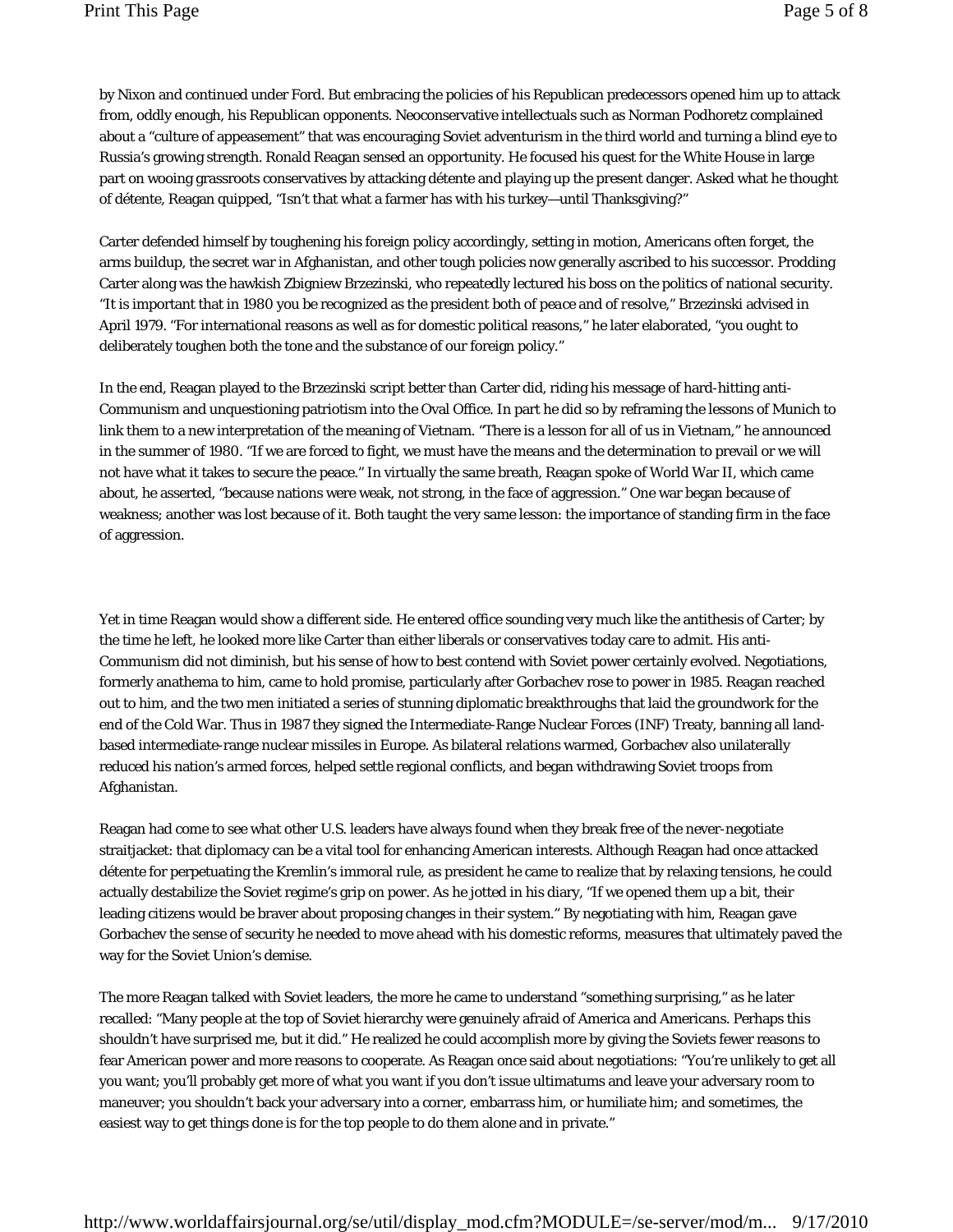Conservatives in his own party didn't see it that way. Like Nixon, Johnson, Kennedy, and others before him, Reagan came under fire for his alleged appeasement. The Conservative Caucus pulled out the stops, running a full-page newspaper ad juxtaposing photos of Reagan and Gorbachev with photos of Chamberlain and Hitler. The conservative icon William F. Buckley Jr. chimed in, alleging that Reagan fundamentally misunderstood the Gorbachev regime: "To greet it as if it were no longer evil is on the order of changing our entire position toward Adolf Hitler." As early as 1983, when Reagan was embarking on the largest peacetime military buildup in U.S. history, Norman Podhoretz compared Reagan to Chamberlain and complained that "appeasement by any other name smells as rank, and the stench of it now pervades the American political atmosphere." Reagan had become a "Carter clone," Podhoretz later griped, warning less than two years before the fall of the Berlin Wall—that "the danger is greater than ever."

Viewed from the perspective of history, what seems most striking about these critiques is how utterly and completely wrong they were. Declassified documents from Soviet and American archives reveal that it was the deep structural problems in the Soviet system, more than Reagan's military buildup, that paved the way for the USSR's collapse. These same documents demonstrate that the president's willingness to engage Gorbachev diplomatically only hastened that process. Soviet documents also reveal something counterintuitive: Gorbachev became more open to negotiating with the West not because of Russia's military weakness, but in fact because of its strength. He came to realize that he could accept deep cuts in his nuclear arsenal, and loosen his grip on Eastern Europe, because Soviet military power remained sufficient to guarantee his country's security.

If such hard-liners as Richard Nixon and Ronald Reagan could embrace diplomacy and trumpet the value of negotiations, why then has the Munich analogy continued to exert such a pull on American politics? Why is it that since 1939 every American politician who advocated engaging an adversary felt obliged to declare that talking was not the same thing as appeasing? Why are Americans so comfortable with the use of force but so uncomfortable with negotiations? And, even more curiously, why has the Munich analogy gained so much traction in the United States, which didn't experience firsthand the terrible consequences of appeasement, but not in Europe, which did?

Part of the answer stems from historical experience. In contrast with Europeans, whose experience living cheek by jowl with powerful neighbors taught the necessity of compromise and living with imperfect solutions, Americans for a century after the War of 1812 felt no such imperative. The Great Powers of the nineteenth century were far away, and the nation was to a large extent protected by two oceans that functioned as vast moats. Later, during the era of the two world wars, U.S. power grew quickly just as that of many other large states declined. In short order, the United States went from being a junior member of the Great Power club to possessing informal hegemony over a sizable part of the globe. Neither before nor after attaining immense international clout, therefore, did Washington have to negotiate and compromise continually to prosper.

Intellectually, too, Americans have found it hard to accept the inevitability of failures in world affairs, to acknowledge the need to occasionally make the best of a bad bargain. Imbued with a moralistic sense of mission, they have tended to view international rivals not as competing states with competing interests, but as evil, demonic, and impervious to reason. The veteran diplomat George F. Kennan once observed: "We Americans like our adversaries wholly inhuman; all powerful, omniscient, monstrously efficient, unhampered by any serious problems of their own, and bent only on schemes for our destruction. Whatever their real nature, we always persist in seeing them this way. It is the reflection of a philosophic weakness—of an inability to recognize any relativity in matters of friendship and enmity."

So it has been since the days of the Revolution. Americans have repeatedly ascribed their difficulties to the malevolent workings of a single demonic figure, the very personification of evil. Thomas Jefferson, Samuel Adams, Thomas Paine, and other revolutionaries set the tone, casting all the colonists' problems at the feet of King George. Reading beyond the first idealistic passage in the Declaration of Independence—the immortalized part about inalienable rights—one finds a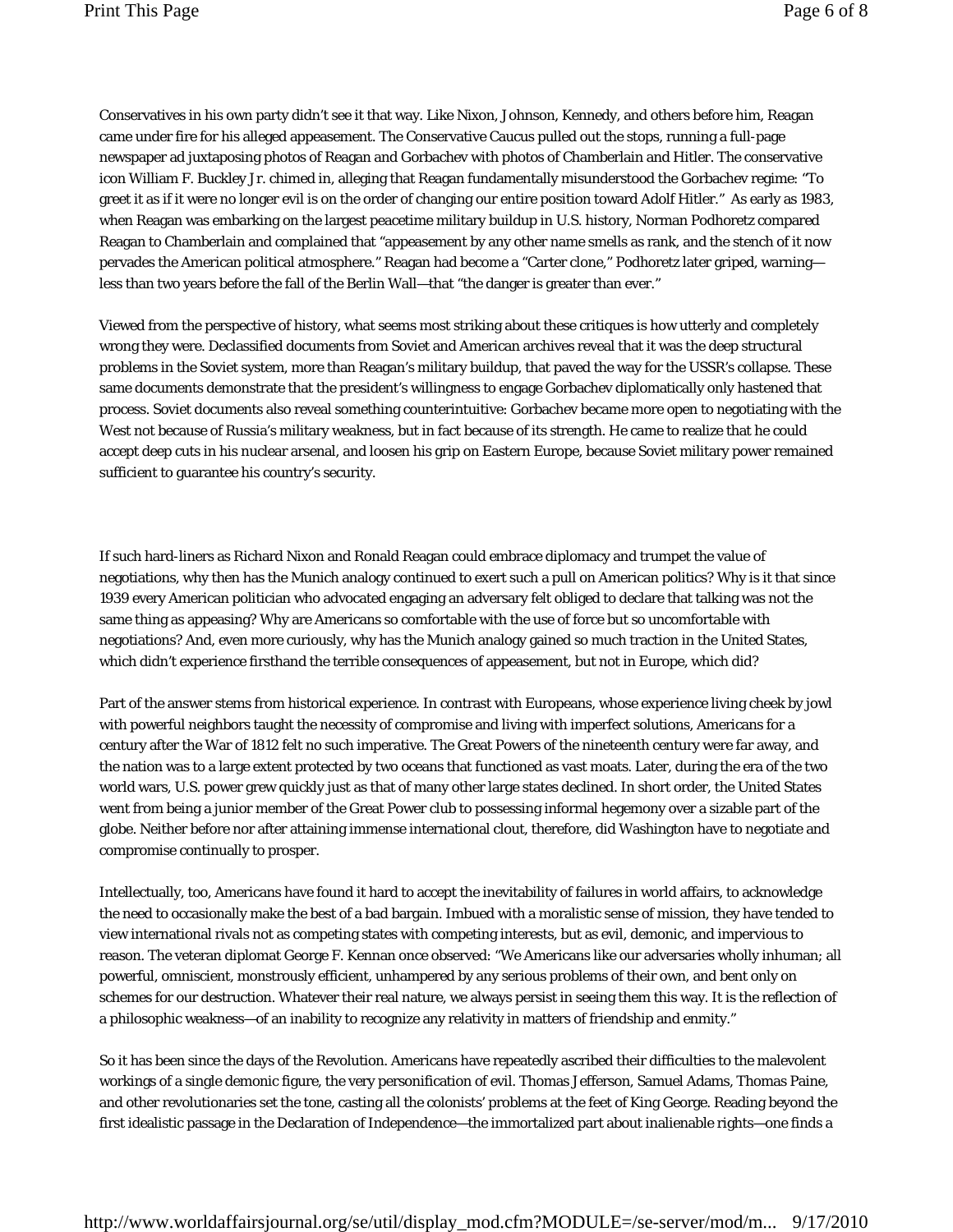tedious and exaggerated litany of King George's abuses. He was responsible for all manner of "injuries and usurpations," from blocking trade to inciting Indian massacres. In writings from this era, George is a "tyrant of the earth" and a "monster in human form," his aides "apostate sons of venality," "execrable parasites," and "first-born sons of Hell."

Later conflicts would likewise be blamed on lone evil-doers: the Spanish "butcher" in Cuba in 1898, the "beast of Berlin" in 1917, and a host of other monsters: Hitler, Stalin, Ho Chi Minh, Manuel Noriega, Saddam Hussein. Add to this the list of Mideast madmen who have made America's enemies list: Ayatollah Khomeini, Gamal Abdel Nasser, Abdul Kareem Qassim, Muammar el-Qaddafi, and Mahmoud Ahmadinejad. Many of these rulers fully earned the title "tyrant," of course, especially for their repressive policies at home. But only one was Hitler.

The propensity to view all adversaries as equally wicked and degenerate has usually rendered negotiations morally suspect a priori. Disputes were not about managing interests, for which agreements could be made, but about vanquishing evil, for which one could give no quarter. Diplomatic disputes became holy crusades. Americans came to see international difficulties primarily as military problems, with no foreseeable solutions except through confrontation and force.

Add to this the particular nature of American domestic politics, where the game often turns on which contestant appears the toughest. Nixon, whose political antennae were as well tuned as any White House occupant's over the past half century, summarized the prevailing political wisdom when he reminded Reagan, in 1987, that Americans responded better to toughness than to pragmatism and compromise. "Many people felt my popularity had gone up because of my trip to China," Nixon said. "In fact, it had only improved slightly. What really sent it up was the bombing and mining of Haiphong."

Yet as Reagan came belatedly to understand, and as Nixon had once argued himself, it makes little sense to assume that talking to adversaries jeopardizes American security. Like any other tool of statecraft, diplomacy is subject to failure and to unrealizable expectations, but it can also bring sustainable success. Although the record shows that Americans have been profoundly suspicious of negotiations with adversaries, those presidents who have managed to free themselves from the shackles of "No More Munichs" have often achieved real and lasting national security gains—and, in the process, bolstered their historical reputations.

Conversely, leaders who have chosen the alternative of relying on ultimatums, on threats and "comply-or-else" bluster, have too often painted themselves into corners—their bluffs called, they feel intense pressure to take the next step, to escalate confrontation, often culminating in a resort to major military force (Exhibit A: LBJ and Vietnam). Ultimatums can work in international politics, but the risks for disaster are immense (Exhibit B: George W. Bush and Iraq). As presidents from both parties have come to understand, maintaining maneuverability by broadening the range of options is usually a much better way to get what you want.

As the debate over Obama's foreign policy continues, we would do well to remember that those who scream "appeasement" the loudest are those that understand its meaning the least. MSNBC's *Hardball* offered a taste of this two years ago when Chris Matthews hosted conservative radio personality Kevin James for a discussion about Bush's "appeasement" remark before the Knesset. As James echoed this charge, angrily denouncing Obama's foreign policy platform as tantamount to appeasement, Matthews interrupted to ask, "I want you to tell me now, as an expert, what did Chamberlain do wrong?" For almost five full minutes, James dodged the question, unable to articulate anything that happened at Munich in 1938 beyond that "Neville Chamberlain was an appeaser." Finally, Matthews got James to admit the sad reality: "I don't know." Matthews then answered his own question: "What Neville Chamberlain did wrong, most people would say, is not talking to Hitler, but giving him half of Czechoslovakia in '38."